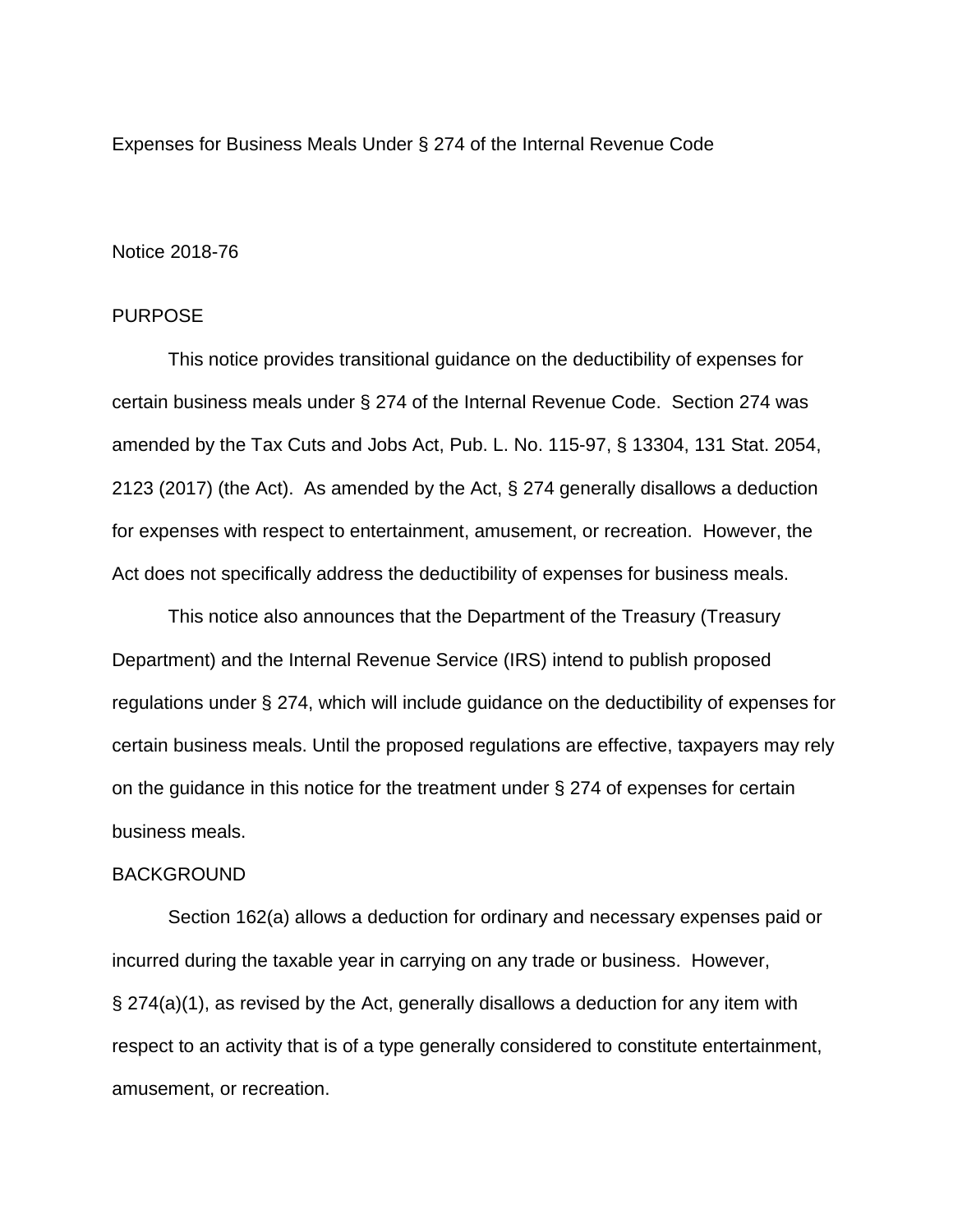Section 274(k) generally provides that no deduction is allowed for the expense of any food or beverages unless (A) such expense is not lavish or extravagant under the circumstances, and (B) the taxpayer (or an employee of the taxpayer) is present at the furnishing of such food or beverages. Section 274(n)(1) generally provides that the amount allowable as a deduction for any expense for food or beverages shall not exceed 50 percent of the amount of the expense that otherwise would be allowable.

Prior to amendment by the Act,  $\S 274(a)(1)(A)$  generally prohibited a deduction with respect to an activity of a type considered to constitute entertainment, amusement, or recreation ("entertainment expenses"). However, § 274(a)(1)(A) provided exceptions to that prohibition if the taxpayer established that: (1) the item was directly related to the active conduct of the taxpayer's trade or business (the "directly related" exception), or (2) in the case of an item directly preceding or following a substantial and bona fide business discussion (including business meetings at a convention or otherwise), that the item was associated with the active conduct of the taxpayer's trade or business (the "business discussion" exception).

Prior to amendment by the Act, § 274(n)(1) generally limited the deduction of food and beverage (meal) expenses and entertainment expenses to 50 percent of the amount that otherwise would have been allowable. Thus, under prior law, taxpayers could deduct 50 percent of meal expenses and could deduct 50 percent of entertainment expenses that met the directly related or business discussion exceptions.

The Act repealed the directly related and business discussion exceptions to the general prohibition on deducting entertainment expenses in  $\S 274(a)(1)(A)$ . Thus, entertainment expenses are no longer deductible. The Act also amended the 50

- 2 -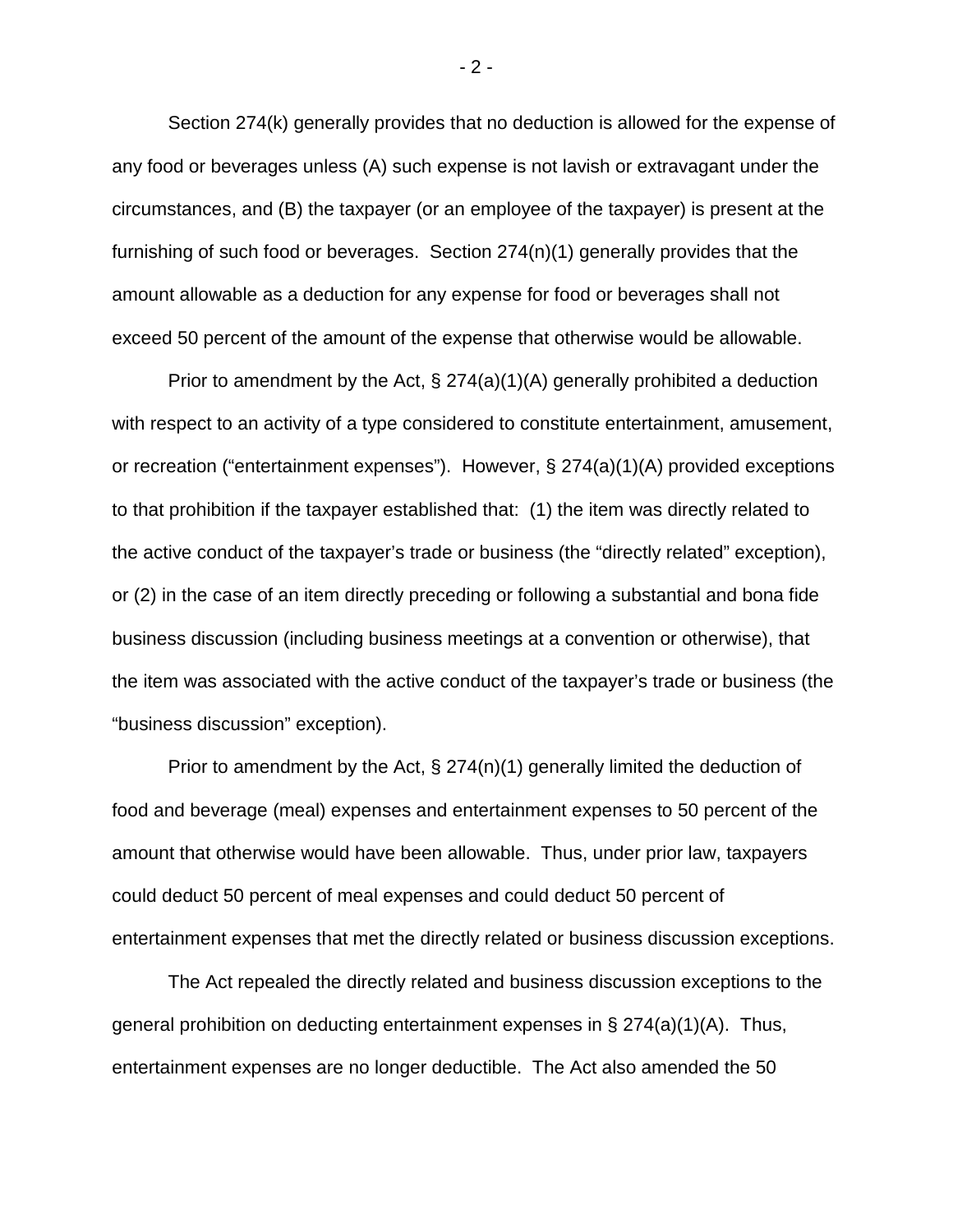percent limitation in  $\S 274(n)(1)$  to remove the reference to entertainment expenses. Otherwise allowable meal expenses remain deductible, subject to the 50 percent limitation in  $\S 274(n)(1)$ .

Section 1.274-2(b)(1)(i) of the Income Tax Regulations provides that the term "entertainment" means any activity which is of a type generally considered to constitute entertainment, amusement, or recreation, such as entertaining at night clubs, cocktail lounges, theaters, country clubs, golf and athletic clubs, sporting events, and on hunting, fishing, vacation, and similar trips, including such activity relating solely to the taxpayer or the taxpayer's family. The term "entertainment" may include an activity, the cost of which is claimed as a business expense by the taxpayer, which satisfies the personal, living, or family needs of any individual, such as providing food and beverages, a hotel suite, or an automobile to a business customer or the customer's family. The term "entertainment" does not include activities which, although satisfying personal, living, or family needs of an individual, are clearly not regarded as constituting entertainment, such as (a) supper money provided by an employer to an employee working overtime, (b) a hotel room maintained by an employer for lodging of employees while in business travel status, or (c) an automobile used in the active conduct of trade or business even though also used for routine personal purposes such as commuting to and from work. On the other hand, the providing of a hotel room or an automobile by an employer to an employee who is on vacation would constitute entertainment of the employee.

Section 1.274-2(b)(1)(ii) provides that an objective test shall be used to determine whether an activity is of a type generally considered to constitute

- 3 -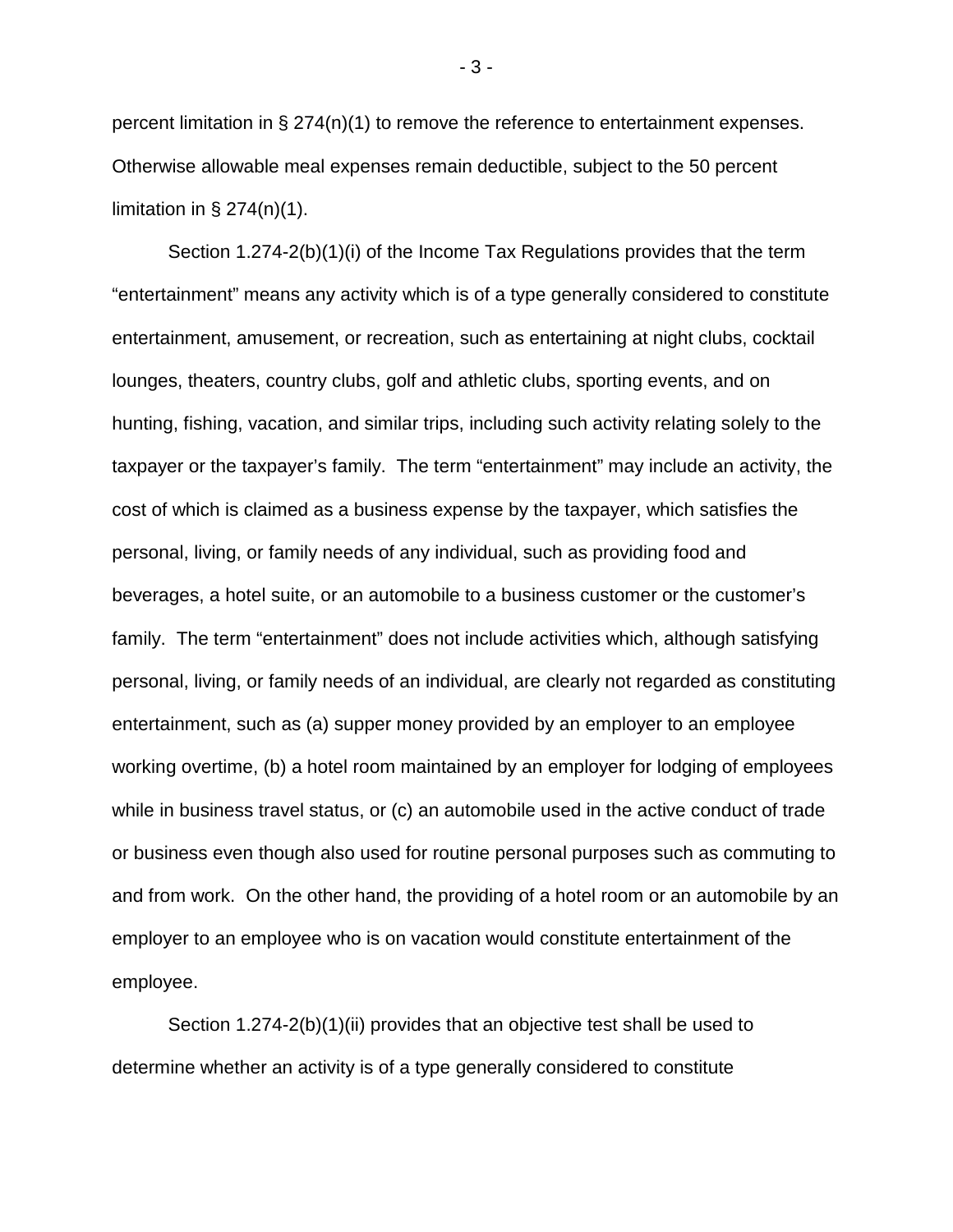entertainment. Thus, if an activity is generally considered to be entertainment, it will constitute entertainment for purposes of § 274(a) and § 1.274-2 regardless of whether the expenditure for the activity can also be described otherwise, and even though the expenditure relates to the taxpayer alone. This objective test precludes arguments such as that "entertainment" means only entertainment of others or that an expenditure for entertainment should be characterized as an expenditure for advertising or public relations. However, in applying this test the taxpayer's trade or business shall be considered. Thus, although attending a theatrical performance would generally be considered entertainment, it would not be considered entertainment for a professional theater critic attending in a professional capacity. Similarly, if a manufacturer of dresses conducts a fashion show to introduce its products to a group of store buyers, the show generally would not be considered to constitute entertainment. In contrast, if an appliance distributor conducts a fashion show for its retailers, the fashion show generally would be considered to constitute entertainment.

Section 274(e) enumerates nine specific exceptions to § 274(a). Expenses that are within one of the exceptions in  $\S 274(e)$ , which may include certain meal expenses, are not disallowed under  $\S 274(a)$ . However, those expenses may be subject to the 50 percent limit on deductibility under § 274(n). The Treasury Department and the IRS intend to issue separate guidance addressing the treatment under § 274(e)(1) and 274(n) of expenses for food and beverages furnished primarily to employees on the employer's business premises.

INTERIM GUIDANCE FOR BUSINESS MEALS

- 4 -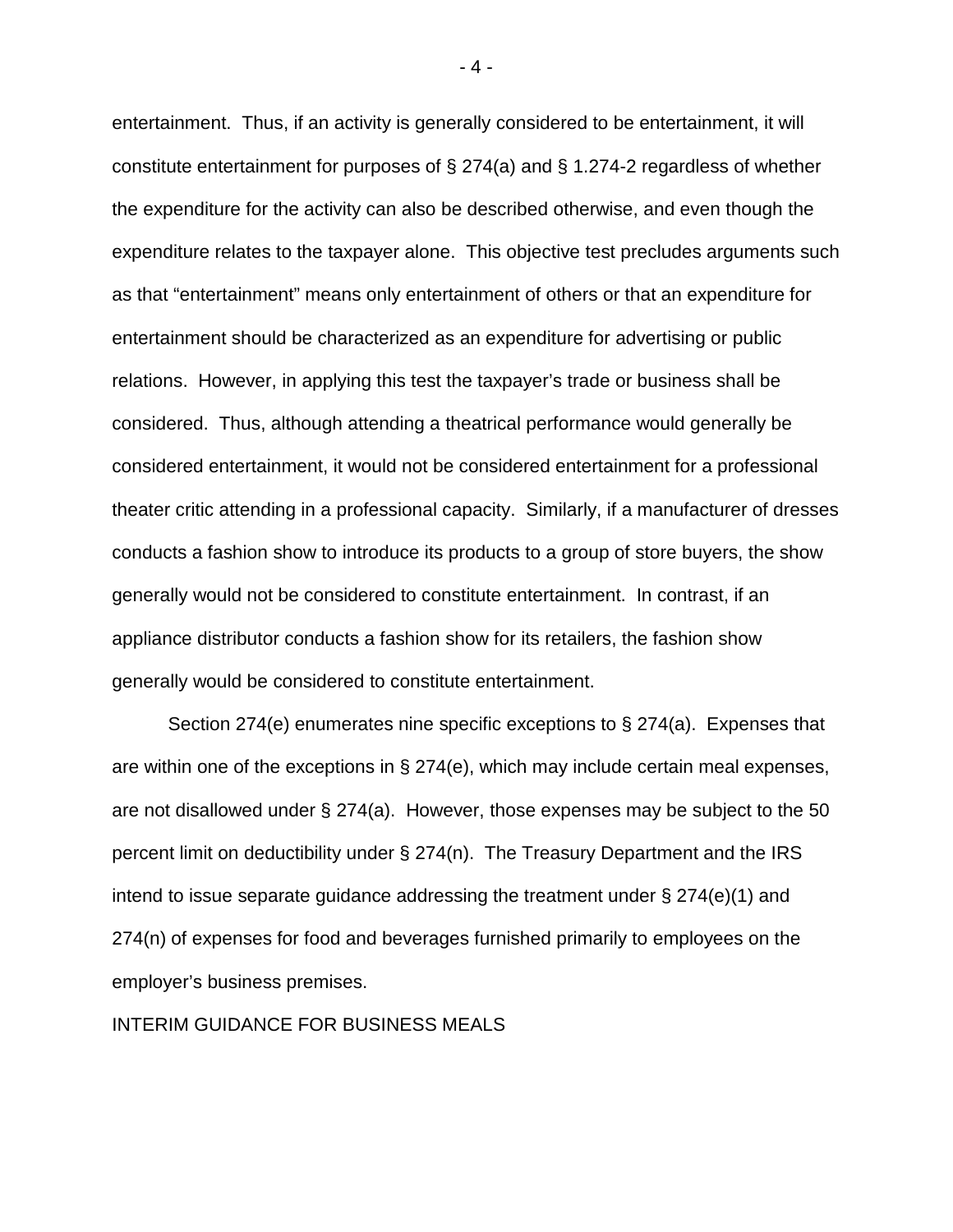The Act did not change the definition of entertainment under  $\S 274(a)(1)$ ; therefore, the regulations under  $\S 274(a)(1)$  that define entertainment continue to apply. The Act did not address the circumstances in which the provision of food and beverages might constitute entertainment. However, the legislative history of the Act clarifies that taxpayers generally may continue to deduct 50 percent of the food and beverage expenses associated with operating their trade or business. See H.R. Rep. No. 115- 466, at 407 (2017) (Conf. Rep.).

The Treasury Department and the IRS intend to publish proposed regulations under § 274 clarifying when business meal expenses are nondeductible entertainment expenses and when they are 50 percent deductible expenses. Until the proposed regulations are effective, taxpayers may rely on the guidance in this notice for the treatment under § 274 of expenses for certain business meals.

Under this notice, taxpayers may deduct 50 percent of an otherwise allowable business meal expense if:

- 1. The expense is an ordinary and necessary expense under § 162(a) paid or incurred during the taxable year in carrying on any trade or business;
- 2. The expense is not lavish or extravagant under the circumstances;
- 3. The taxpayer, or an employee of the taxpayer, is present at the furnishing of the food or beverages;
- 4. The food and beverages are provided to a current or potential business customer, client, consultant, or similar business contact; and
- 5. In the case of food and beverages provided during or at an entertainment activity, the food and beverages are purchased separately from the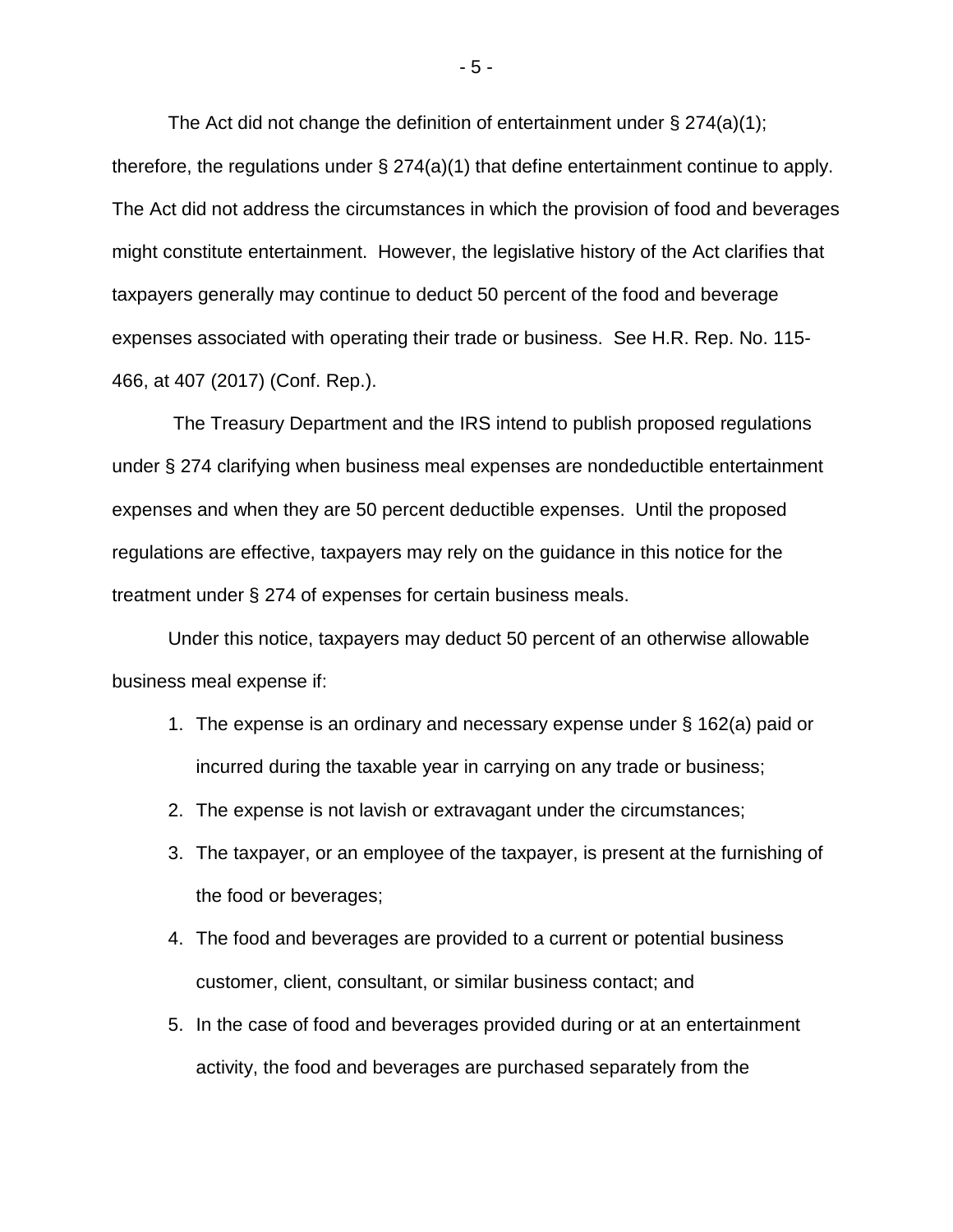entertainment, or the cost of the food and beverages is stated separately from the cost of the entertainment on one or more bills, invoices, or receipts. The entertainment disallowance rule may not be circumvented through inflating the amount charged for food and beverages.

## EXAMPLES

For each example, assume that the food and beverage expenses are ordinary and necessary expenses under § 162(a) paid or incurred during the taxable year in carrying on a trade or business and are not lavish or extravagant under the circumstances. Also assume that the taxpayer and the business contact are not engaged in a trade or business that has any relation to the entertainment activity.

**Example 1.** (i) Taxpayer A invites B, a business contact, to a baseball game. A purchases tickets for A and B to attend the game. While at the game, A buys hot dogs and drinks for A and B.

(ii) The baseball game is entertainment as defined in  $\S$  1.274-2(b)(1)(i) and, thus, the cost of the game tickets is an entertainment expense and is not deductible by A. The cost of the hot dogs and drinks, which are purchased separately from the game tickets, is not an entertainment expense and is not subject to the § 274(a)(1) disallowance. Therefore, A may deduct 50 percent of the expenses associated with the hot dogs and drinks purchased at the game.

Example 2. (i) Taxpayer C invites D, a business contact, to a basketball game. C purchases tickets for C and D to attend the game in a suite, where they have access to food and beverages. The cost of the basketball game tickets, as stated on the invoice, includes the food and beverages.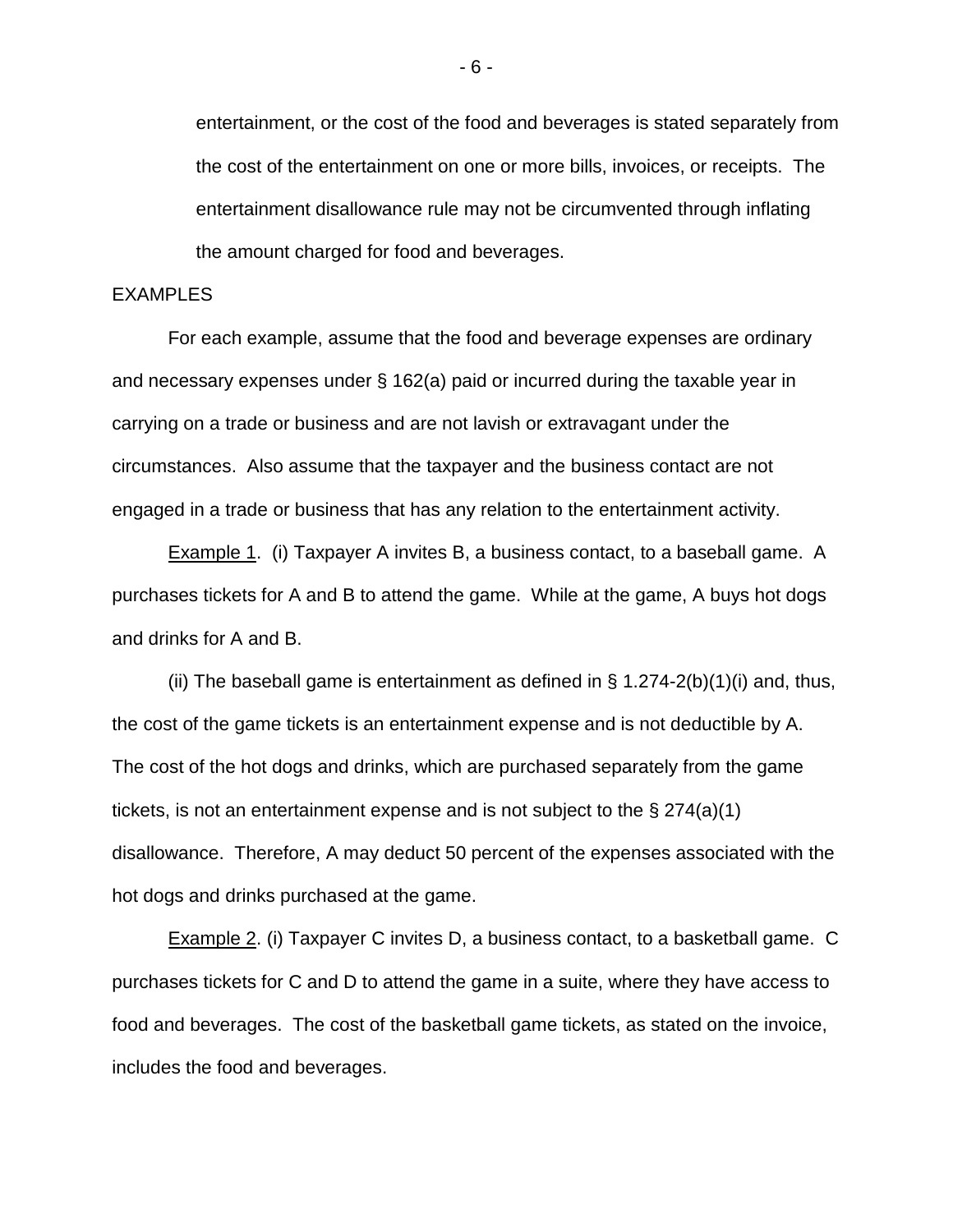(ii) The basketball game is entertainment as defined in  $\S$  1.274-2(b)(1)(i) and, thus, the cost of the game tickets is an entertainment expense and is not deductible by C. The cost of the food and beverages, which are not purchased separately from the game tickets, is not stated separately on the invoice. Thus, the cost of the food and beverages also is an entertainment expense that is subject to the § 274(a)(1) disallowance. Therefore, C may not deduct any of the expenses associated with the basketball game.

Example 3. (i) Assume the same facts as in Example 2, except that the invoice for the basketball game tickets separately states the cost of the food and beverages.

(ii) As in Example 2, the basketball game is entertainment as defined in § 1.274-  $2(b)(1)(i)$  and, thus, the cost of the game tickets, other than the cost of the food and beverages, is an entertainment expense and is not deductible by C. However, the cost of the food and beverages, which is stated separately on the invoice for the game tickets, is not an entertainment expense and is not subject to the § 274(a)(1) disallowance. Therefore, C may deduct 50 percent of the expenses associated with the food and beverages provided at the game.

### REQUEST FOR COMMENTS

The Treasury Department and the IRS request comments for future guidance to further clarify the treatment of business meal expenses and entertainment expenses under § 274. In particular, comments are requested concerning the following issues: (1) whether and what further guidance is needed to clarify the treatment of (a) entertainment expenses under § 274(a)(1)(A) and (b) business meal expenses; (2) whether the definition of entertainment in  $\S$  1.274-2(b)(1)(i) should be retained and, if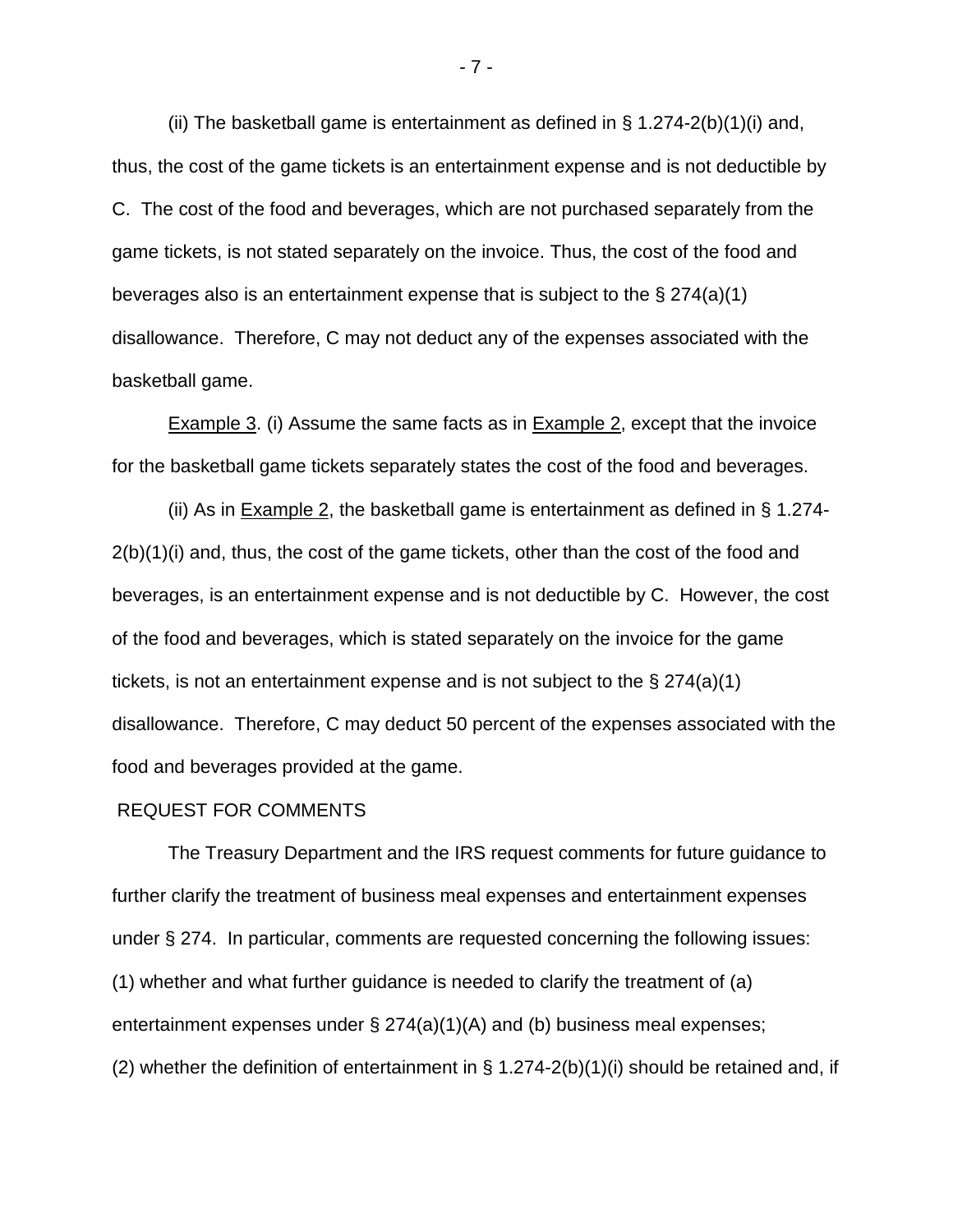so, whether and how it should be revised; (3) whether the objective test in § 1.274-

2(b)(1)(ii) should be retained and, if so, whether and how it should be revised; and

(4) whether and what additional examples should be addressed in guidance.

# WHERE TO SEND COMMENTS

Comments must be submitted by December 2, 2018. Comments, identified by

Notice 2018-76, may be sent by one of the following methods to the applicable address

listed below:

• By Mail:

Internal Revenue Service Attn: CC:PA:LPD:PR (Notice 2018-76) Room 5203 P.O. Box 7604 Ben Franklin Station Washington, DC 20044

• By Hand or Courier Delivery: Submissions may be hand-delivered Monday

through Friday between the hours of 8 a.m. and 4 p.m. to:

Courier's Desk Internal Revenue Service Attn: CC:PA:LPD:PR (Notice 2018-76) 1111 Constitution Avenue, NW Washington, DC 20224

• Electronically: Submissions may be made electronically to

[Notice.Comments@irscounsel.treas.gov,](mailto:Notice.Comments@irscounsel.treas.gov) with "Notice 2018-76" in the subject

line.

All submissions will be available for public inspection and copying in room 1621,

1111 Constitution Avenue, NW, Washington, DC, from 9 a.m. to 4 p.m.

## DRAFTING INFORMATION

The principal author of this notice is Patrick M. Clinton of the Office of Associate